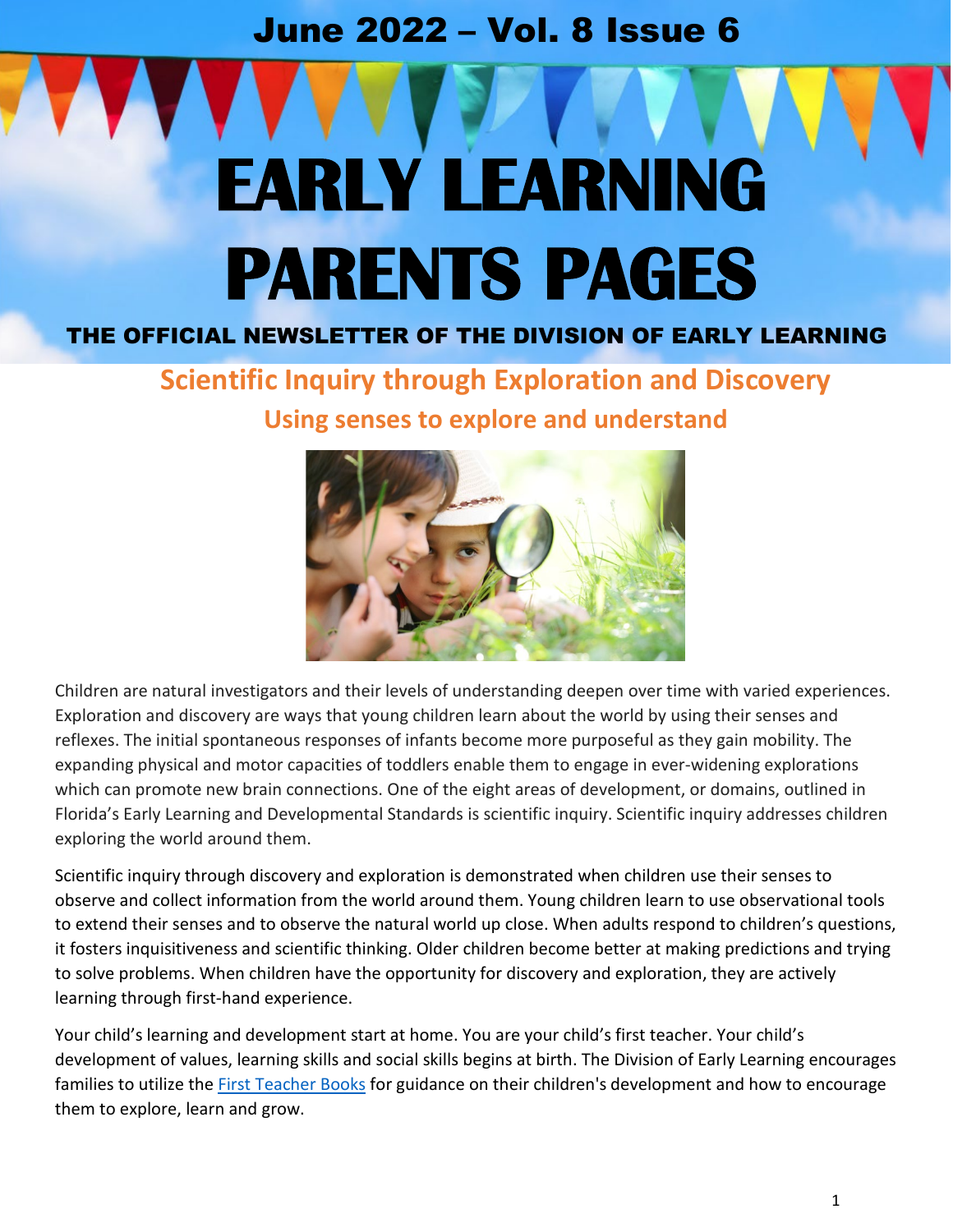## **Summer Reading Activities**



Summer reading is not just for children who are already reading, it is for infants, toddlers and preschool children too. Summer reading activities are a great way to continue practicing early literacy skills such as direction of print, familiar words, learning rhyming words, nursery rhymes, and learning letters and letter sounds.

Here are a few summer reading activities you can do with your child:

- Visit a library and get a library card for your child to check out their own books.
- Read a new book or an old favorite with your child.
- Take a walk to look for signs of the season and talk about what you see.
- Start reading a story and stop before the end. Ask your child to predict the ending.
- Watch a nature program on television and talk about what you see.
- Play a game with your child like "Peek a Boo" or "I Spy."
- Talk to your child about the signs you see as you drive in your community.
- Read a nursery rhyme with your child and talk about the rhyming words you read and hear.

# FRIENDS FOOD FREE ALL SUMMER LONG

Good nutrition is vital to growing brains. While school is out, Summer BreakSpot offers FREE, nutritious meals for children 18 and under!

For more information, check out the Summer BreakSpot website: [http://www.summerbreakspot.org.](http://www.summerbreakspot.org/)

For locations near you text "Food" or "Comida" to 304-304.

# Scientific Inquiry Book list:



"I Love Bugs!"



"What Do You Do With a Tail Like This?"



"Up, Down and Around"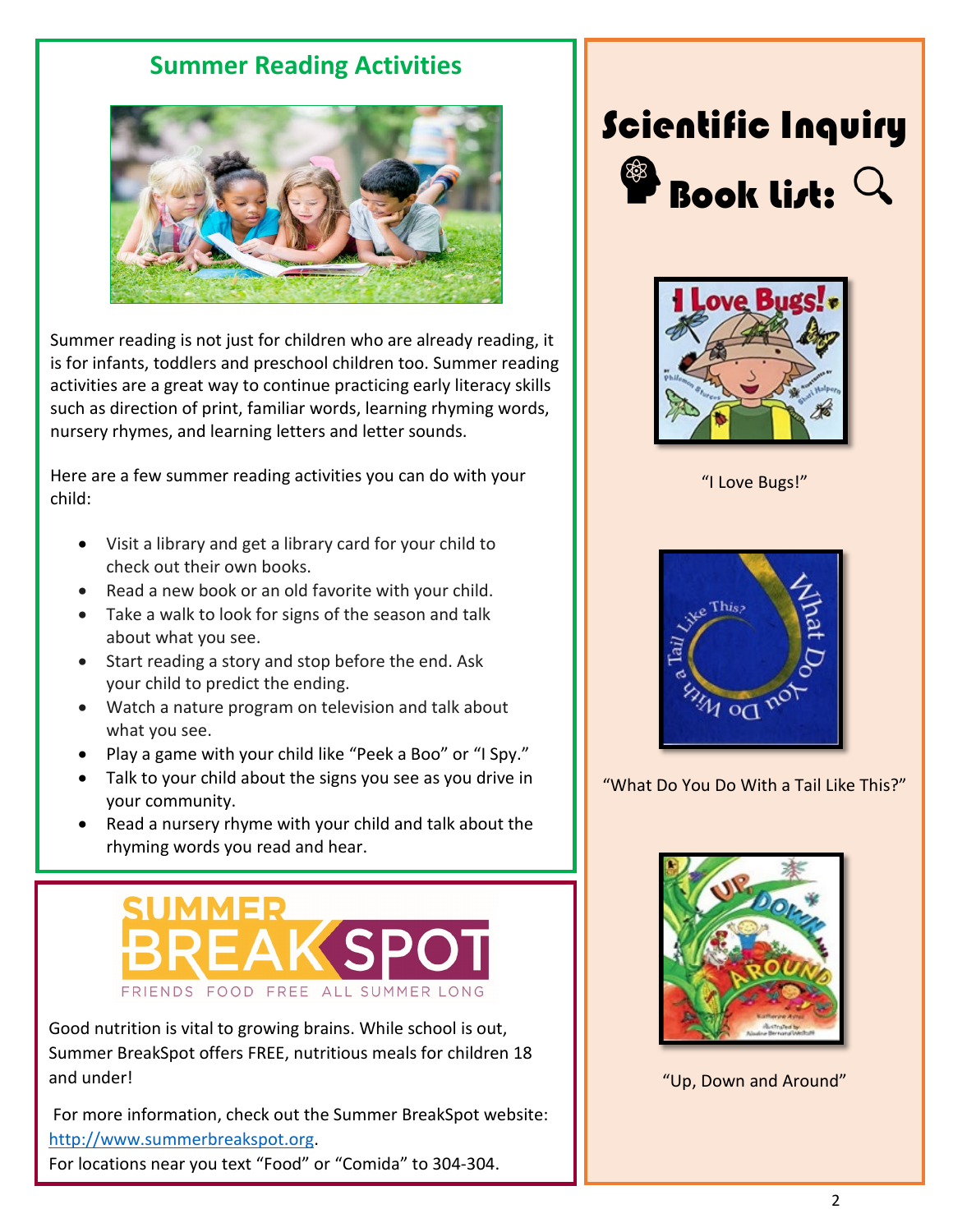## **Importance of Developmental Screenings**

Developmental screenings help identify any delays in your child's social and emotional development or growth. These screenings help you get connected earlier to needed supports in your child's life. The developmental screenings also help identify needed supports to prevent a child from falling behind because of a developmental delay and help them achieve age-appropriate milestones.

If you are not sure where developmental screenings are offered, contact your local early learning coalition to learn more about the free screenings offered in the School Readiness program. You can also dial 2-1-1 to reach the Help Me Grow contact line and they will help you connect with a developmental screening or connect you to an agency that provides them in your area. [Help Me Grow](https://www.helpmegrowfl.org/learn-the-signs-act-early/) has many resources that can help you support your child's development.

You can also access a developmental screening tool called the [Ages and Stages Questionnaires.](https://www.easterseals.com/mtffc/asq/) Because children learn and grow at different rates, even the most attentive parents can miss some important milestones. Completing a developmental screening will give you a "snapshot" of your child's development. If you need further help or are concerned about the results of your child's developmental screening, speak with your child's health care provider, contact your loca[l early learning coalition](http://www.floridaearlylearning.com/parents/coalitions) or connect with Help Me [Grow](https://www.helpmegrowfl.org/developmental-monitoring-screening/) for more information or answers to your questions.

#### **Celebrate Dad**



Fathers have a vital role in their children's lives. A father's involvement can create a better outcome for a young child's social-emotional and early learning development. A fun cooking activity is a great way to spend time with your child. Cooking with children helps develop their math skills and helps them to learn how to follow directions. It also allows for some great conversations! Ask your child questions while cooking to encourage conversations. While making these fun snacks, ask questions like:

- How many ingredients are we using?
- What will we add first?
- Which ingredient did we use the most/least in this recipe?

### **Father's Day Trail Mix**

You can choose any items you want to use for your trail mix. Make sure you are aware of any food allergies before picking. First, you can select items such as cereal, raisins and pretzels. Separate each one into separate bowls. Next, help your child add one scoop of each snack into a snack-size plastic bag. Last, be sure to share this fun snack with them while watching their favorite movie or sitting outside at the park!



Celebrate dad this Father's Day on Sunday, June 19, 2022.